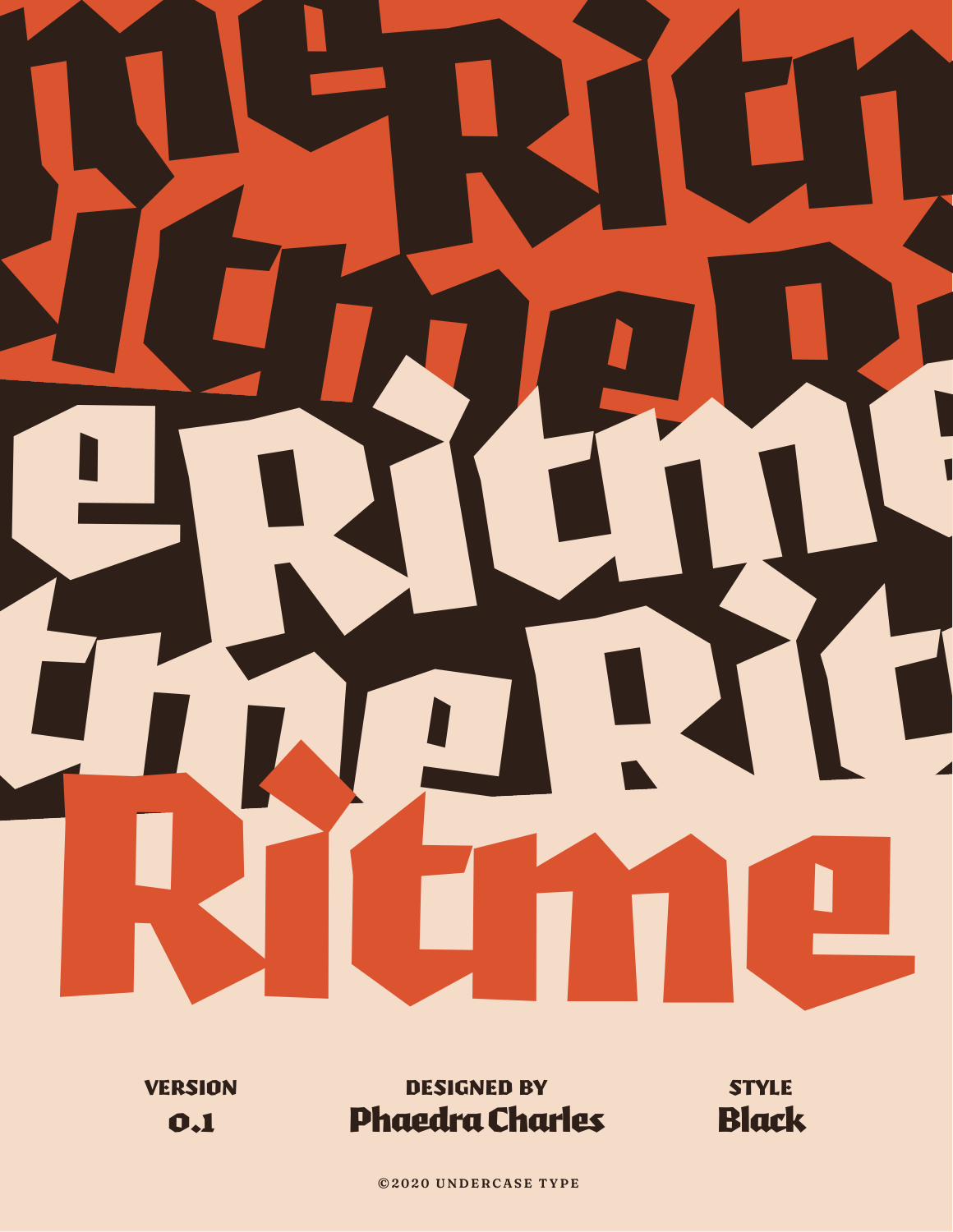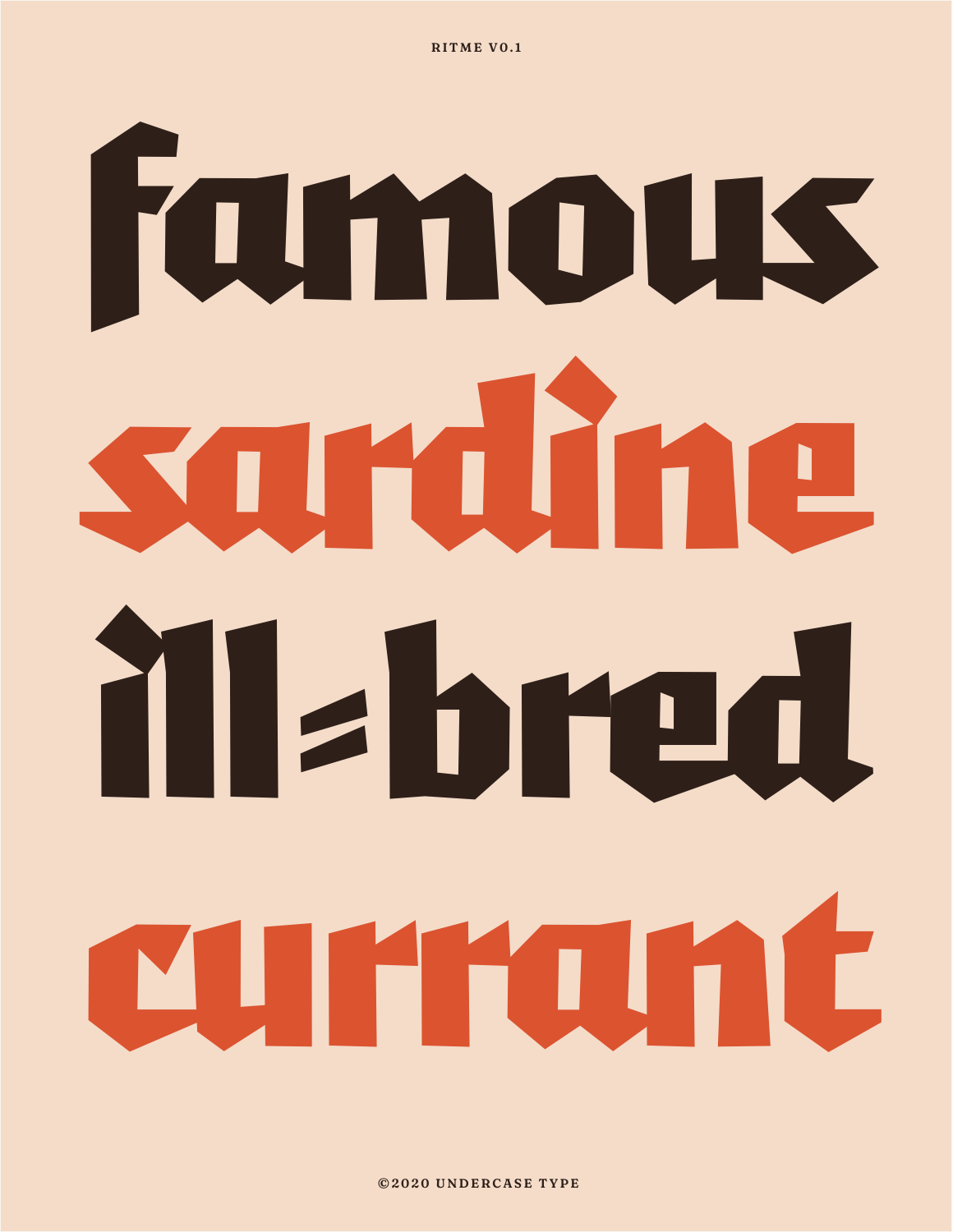# BAKERIES INDIGOES CHUNKED PAY-ROLL CURLICUE GNAWING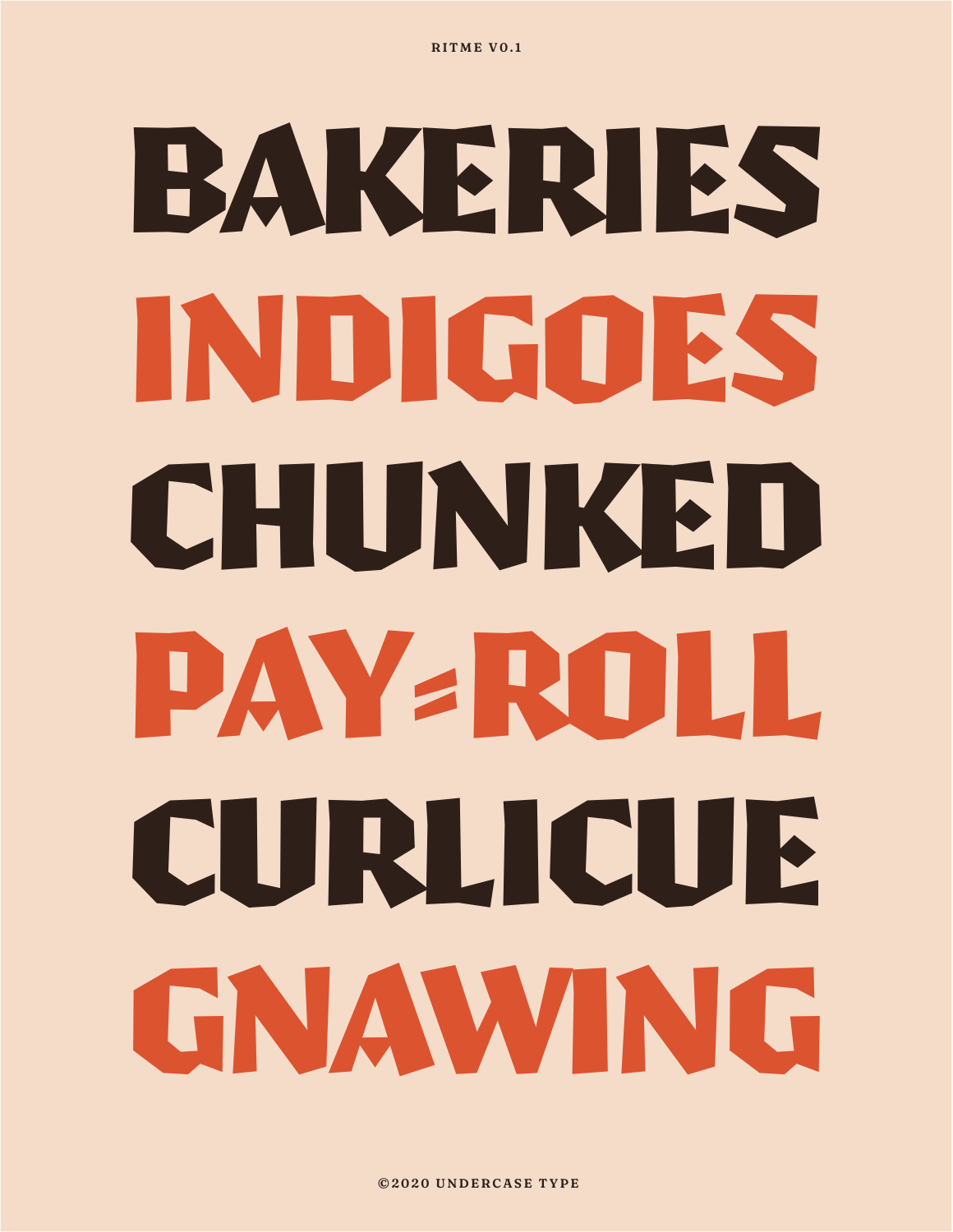# sapphist Viperous oompah serpents charpies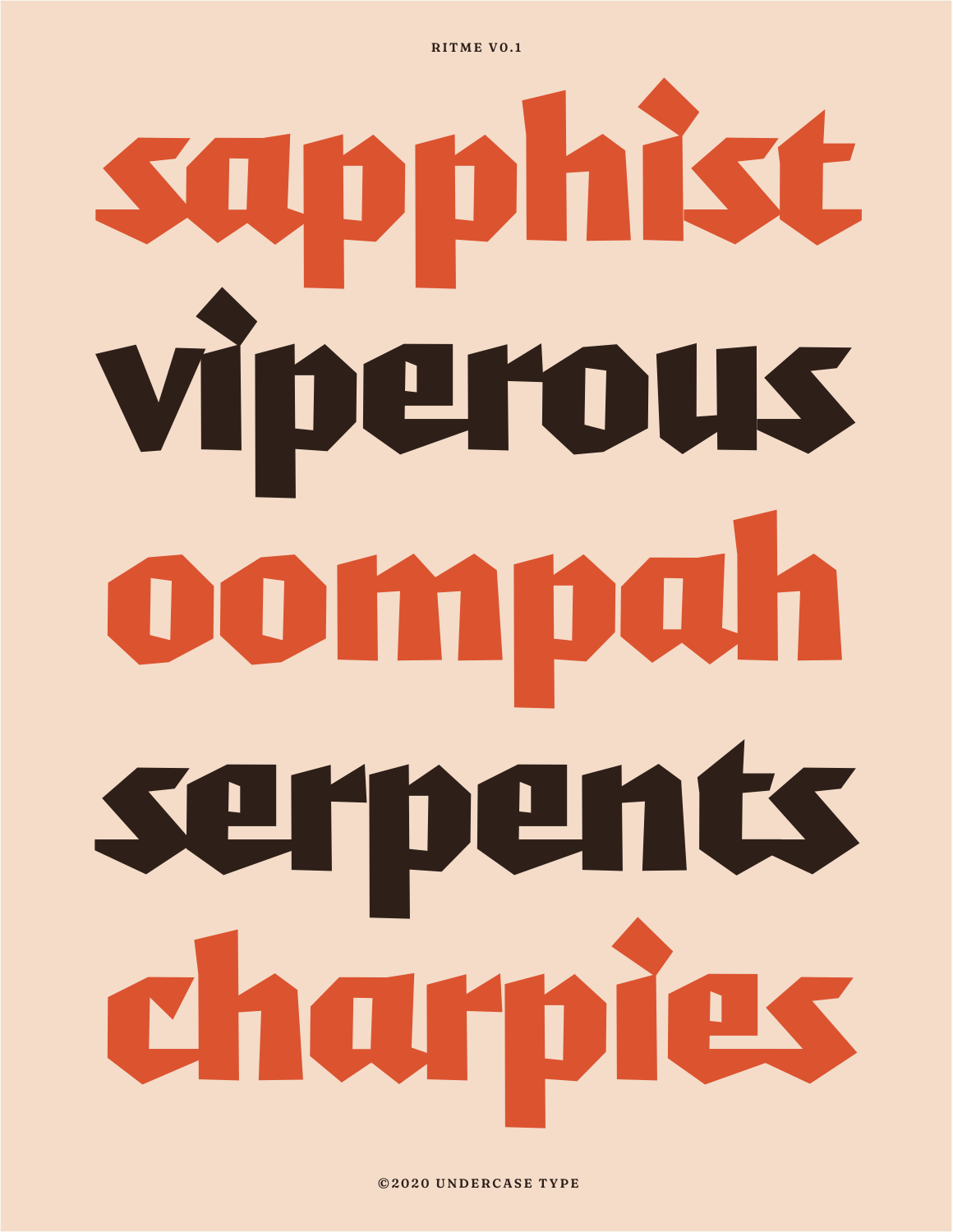### Prince John (though not yet a monarch) had in Waldemar Fitzurse all 236 inconveniences of a favourite minister, who, in serving his #sovereign, must always do so in his own way!

The Prince acquiesced; although his disposition was precisely of that kind which is apt to be obstinate upon trifles & assuming his throne, and being surrounded by his "96 followers", gave signal to the heralds {assistants} to proclaim the laws of the tournament, which were briefly as follows:

First, the 845,231 challengers were to undertake all comers. Secondly, any knight proposing to combat, might, if he pleased, select a special antagonist from among the chavllengers, by touching his shield. If he did so with the reverse of his lance, the trial of skill was made with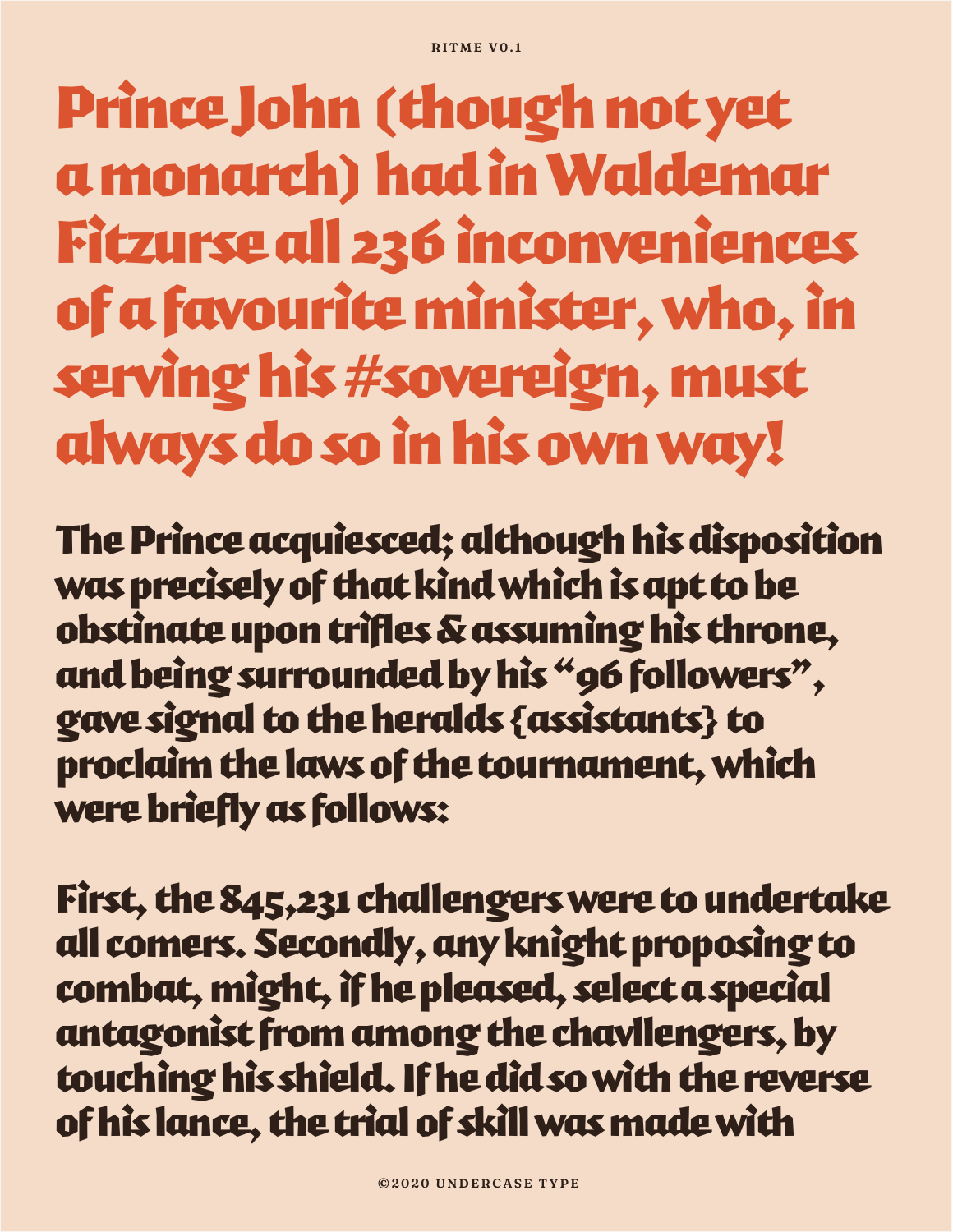©2020 UNDERCASE TYPE

**LIGATURES fifffififittf** 

#### **PUNCTUATION**

## $0123456789$ \$#%+=-<>

**FIGURES** 

#### **LOWERCASE** abcdefghijklm nopqrstuvwxyz

#### **CAPITALS** ABCDEEFGHIJKLM **NOPQRSTUVWXYZ**

RITME VO.1